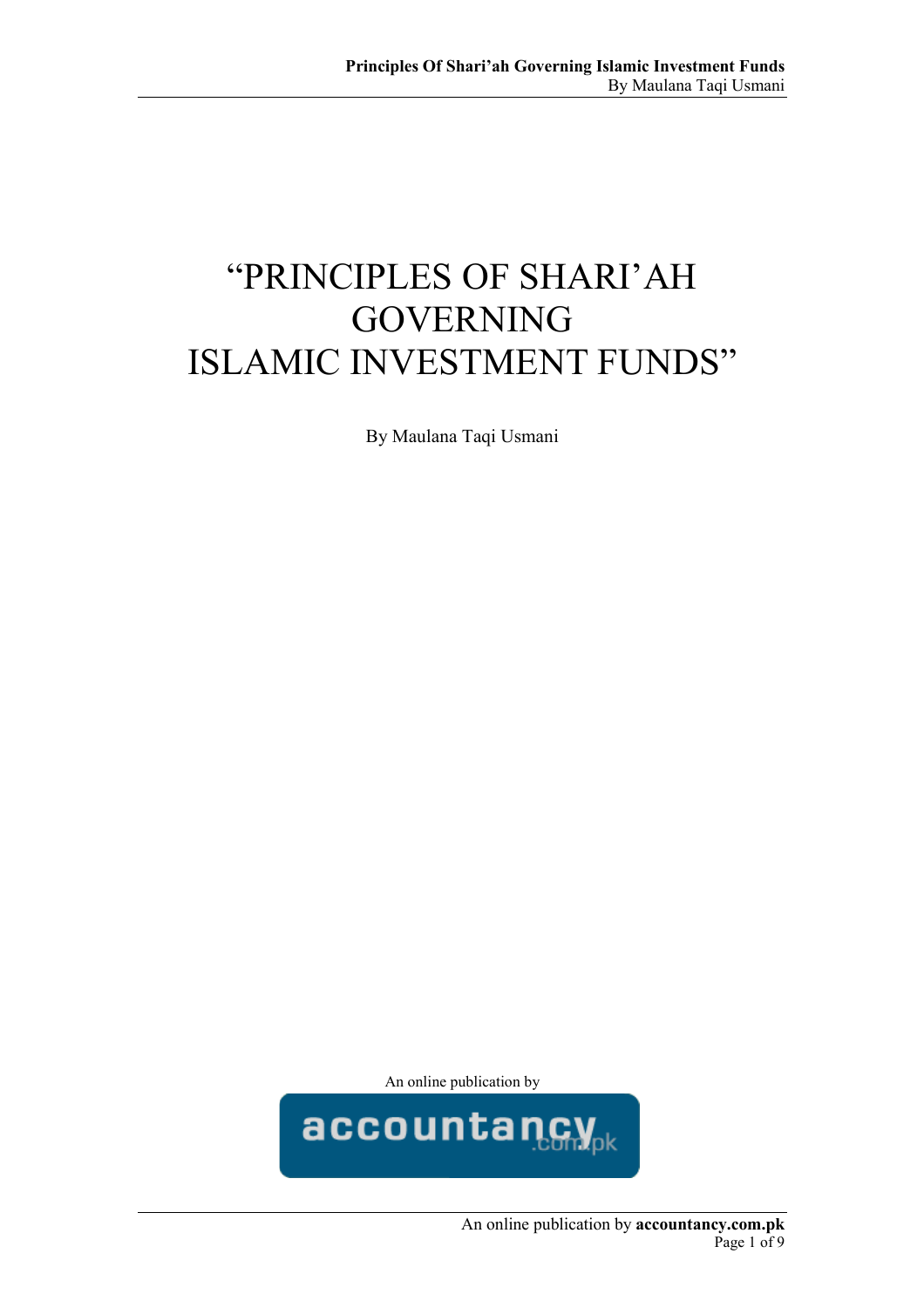# **PRINCIPLES OF SHARI'AH GOVERNING ISLAMIC INVESTMENT FUNDS**

The term 'Islamic Investment Fund' here means a joint pool wherein the investors contribute their surplus money for the purpose of its investment to earn *halal* profits in strict conformity with the precepts of Islamic Shari'ah. The subscribers of the Fund may receive a document certifying their subscription and entitling them to the pro-rata profits actually earned by the Fund. These documents may be called 'certificates', 'units', 'shares' or may be given any other name, but their validity in terms of Shari'ah, will always be subject to two basic conditions:

Firstly, instead of a fixed return tied up with their face value, they must carry a prorata profit actually earned by the Fund. Therefore, neither the principle nor a rate of profit (tied up with the principle) can be guaranteed. The subscribers must enter into the fund with a clear understanding that the return on their subscription is tied up with the actual profit earned or loss suffered by the Fund. If the Fund earns huge profits, the return on their subscription will increase to that proportion. However, in case the Fund suffers loss, they will have to share it also, unless the loss is caused by the negligence or mismanagement, in which case the management, and not the Fund, will be liable to compensate.

Secondly, the amounts so pooled together must be invested in a business acceptable to Shari'ah. It means that not only the channels of investment, but also the terms agreed with them must conform to the Islamic principles.

Keeping these basic requisites in view, the Islamic Investment Funds may accommodate a variety of modes of investment which are discussed briefly in the following paragraphs.

## **Equity Fund:**

In an equity fund the amounts are invested in the shares of joint stock companies. The profits are mainly derived through the capital gains by purchasing the shares and selling them when their prices are increased. Profits are also earned through dividends distributed by the relevant companies.

It is obvious that if the main business of a company is not lawful in terms of Shari'ah, it is not allowed for an Islamic Fund to purchase, hold or sell its shares, because it will entail the direct involvement if the share holder in that prohibited business. Similarly the contemporary Shari'ah experts are almost unanimous on the point that if all the transactions of a company are in full conformity with Shari'ah, which includes that the company neither borrows money on interest nor keeps its surplus in an interest bearing account, its shares can be purchased, held and sold without any hindrance from the Shari'ah side. But evidently, such companies are very rare in the contemporary stock markets.

Almost all the companies quoted in the present stock markets are in some way involved in an activity which violates the injunctions of Shari'ah. Even if the main business of a company is *halal*, its borrowings are based on interest. On the other hand, they keep their surplus money in an interest bearing account on purchase interest-bearing bonds or securities. The case of such companies has been a matter of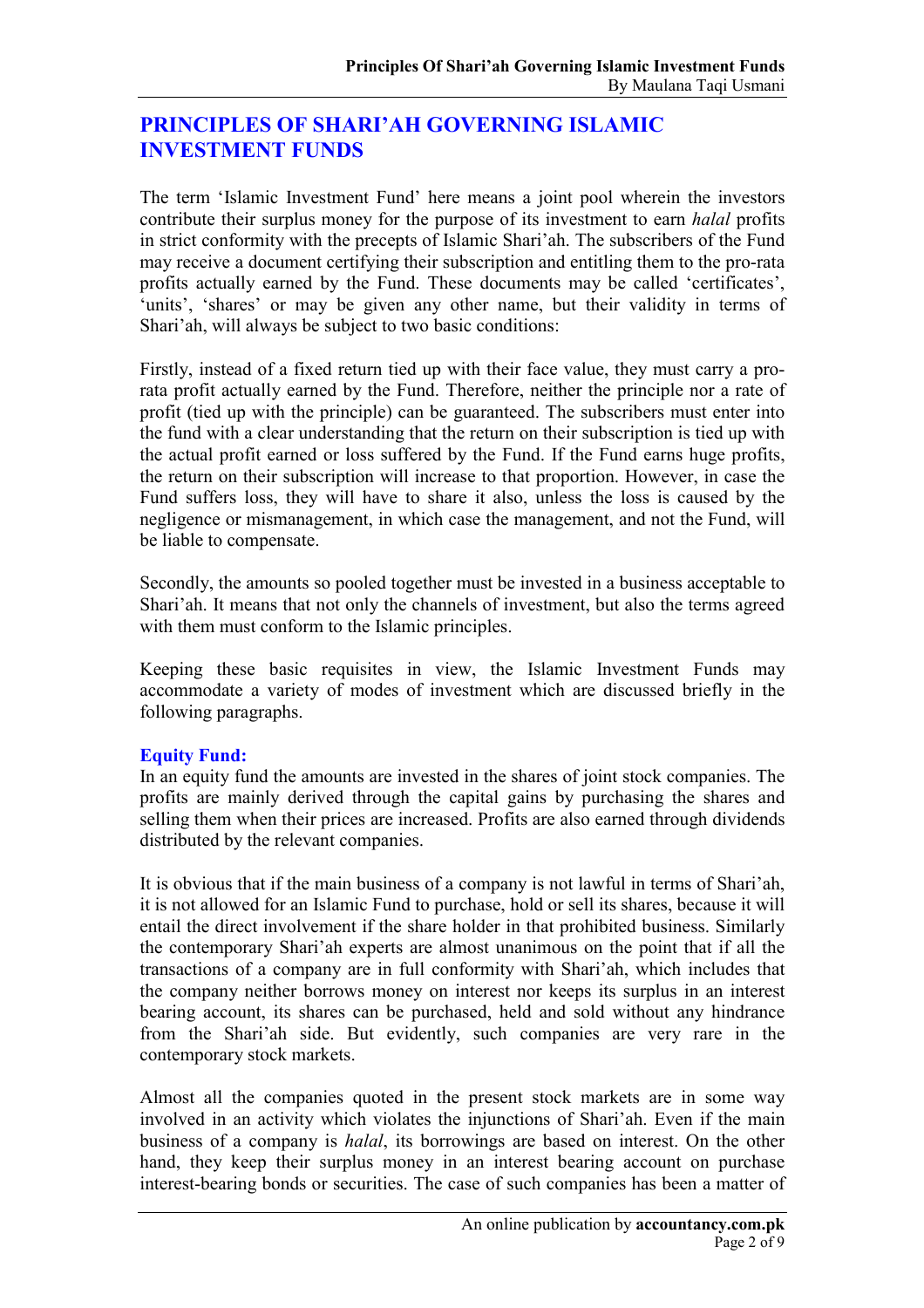debate between the Shari'ah experts in the present century. A group of the Shari'ah experts is of the view that it is not allowed for a Muslim to deal in the shares of such a company, even if its main business is *halal*. Their basic argument is that every shareholder of a company is a *sharik* (partner) of the company, and every *sharik*, according to the Islamic jurisprudence, is an agent for the other partners in the matters of the joint business.

Therefore, the mere purchase of a share of a company embodies an authorization from the shareholder to the company to carry on its business in whatever manner the management deems fit. If it is known to the shareholder that the company is involved in an un-Islamic transaction, and still he holds the shares of that company, it means that he has authorized the management to proceed with that un-Islamic transaction. In this case, he will not only be responsible for giving his consent to an un-Islamic transaction, but that transaction will also be rightfully attributed to himself, because the management of the company is working under his tacit authorization.

Moreover, when a company is financed on the basis of interest, its funds employed in the business are impure. Similarly, when the company receives interest on its deposits an impure element is necessarily included in its income which will be distributed to the share-holders through dividends. However, a large number of the present day scholars do not endorse this view. They argue that a joint stock company is basically different from a simple partnership. In partnership, all the policy decisions are taken through the consensus of all the partners, and each one of them has a veto power with regard to the policy of the business. Therefore, all the actions of a partnership are rightfully attributed to each partner. Conversely, the policy decisions in a joint stock company are taken by the majority. Being composed of a large number of shareholders, a company cannot give a veto power to each shareholder. The opinions of individual shareholders can be overruled by a majority decision. Therefore, each and every action taken by the company cannot be attributed to every shareholder in his individual capacity. If a shareholder raises an objection against a particular transaction in an Annual General Meeting, but his objection is overruled by the majority, it will not be fair to conclude that he has given his consent to that transaction in his individual capacity, especially when he intends to refrain from the income resulting from that transaction.

Therefore, if a company is engaged in a *halal* business, but also keeps its surplus money in an interest bearing account, wherefrom a small incidental income of interest is received, it does not render all the business of the company unlawful. Now, if a person acquires the shares of such a company with clear intention that he will oppose this incidental transaction also, and will not use that proportion of the dividend for his own benefit, how can it be said that he has approved the transaction of interest and how can that transaction be attributed to him?

The other aspect of the dealings of such a company is that it sometimes borrows money from financial institutions. These borrowings are mostly based on interest. Here again the same principle is relevant. If a shareholder is not personally agreeable to such borrowings, but has been overruled by the majority, these borrowing transactions cannot be attributed to him. Moreover, even though according to the principles of Islamic jurisprudence, borrowing on interest is a grave and sinful act, for which the borrower is responsible in the Hereafter; but this sinful act does not render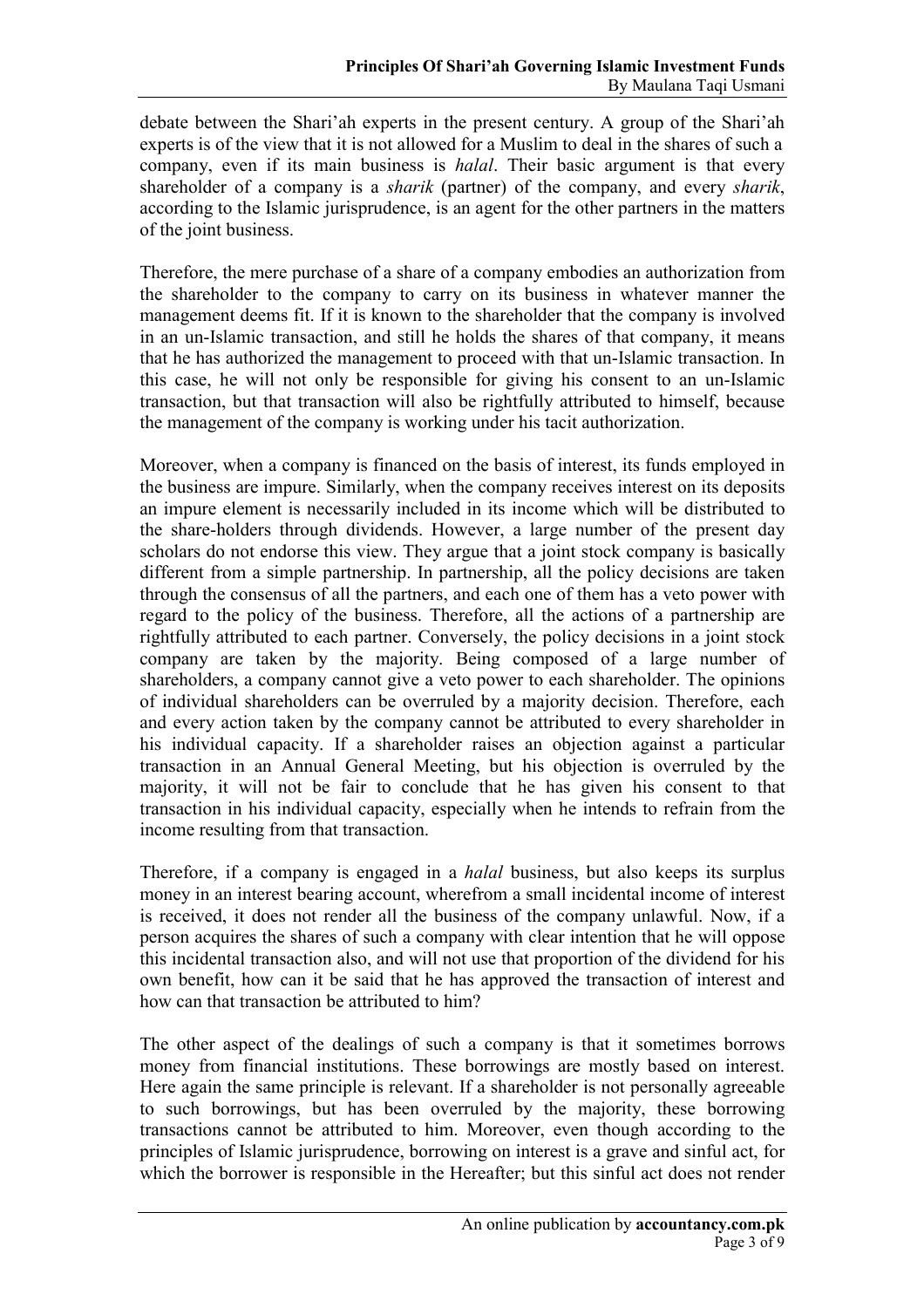the whole business of the borrower as *haram* or impermissible. The borrowed amount being recognized as owned by the borrower, anything purchased in exchange for that money is not unlawful. Therefore, the responsibility of committing a sinful act of borrowing on interest rates with the person who wilfully indulged in a transaction of interest, but this fact does render the whole business of a company as unlawful.

#### Conditions for investment in Shares:

In the light of the foregoing discussion, dealing in equity shares can be acceptable in Shari'ah subject to the following conditions:

1. The main business of the company is not violative of Shari'ah. Therefore, it is not permissible to acquire the shares of the companies providing financial services on interest, like conventional banks, insurance companies, or the companies involved in some other business not approved by the Shari'ah, such as companies manufacturing, selling or offering liquors, pork, haram meat, or involved in gambling, night club activities, pornography, etc.

2. If the main business of the companies is *halal*, like automobiles, textile, etc. but they deposit their surplus amounts in an interest-bearing account or borrow money on interest, the shareholder must express his disapproval against such dealings, preferably by raising his voice against such activities in the annual general meeting of the company.

3. If some income from interest-bearing accounts is included in the income of the company, the proportion of such income in the dividend paid to the shareholder must be given in charity, and must not be retained by him. For example, if 5% of the whole income of a company has come out of interest-bearing deposites, 5% if the dividend must be given in charity.

4. The sharers of a company are negotiable only if the company owns some illiquid assets. If all the assets of a company are in liquid form, i.e. in the form of money they cannot be purchased or sold except at par value, because in this case the share represents money only and the money cannot be traded in expect at par.

What should be the exact proportion of illiquid assets of a company for warranting the negotiability of its shares? The contemporary scholars have different views about this question. Some scholars are of the view that the ratio of illiquid assets must be 51% in the least. They argue that is such assets are less than 50% then most of the assets are in liquid form, and therefore, all its assets should be treated as liquid on the basis of the juristic principle:

## *The majority deserves to be treated as the whole of a thing.*

Some other scholars have opined that even if the illiquid asset of a company are 33%, its shares can be treated as negotiable. The third view is based on the *Hanafi*  jurisprudence. The principle of the *hanafi* school is that whenever an asset is a combination of liquid and illiquid assets, it can be negotiable irrespective of the proportion of its liquid part. However, this principle is subject to two conditions: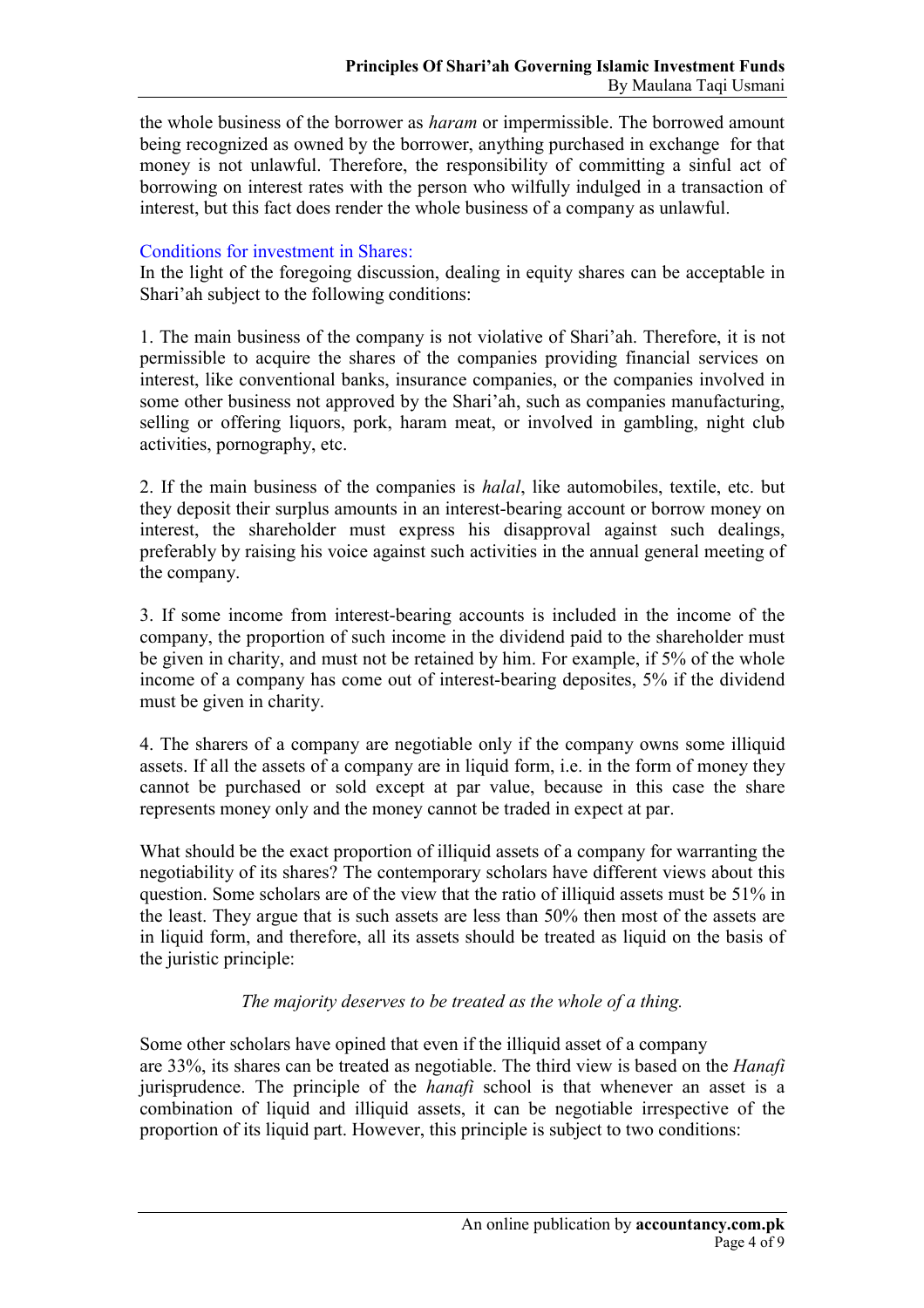Firstly, the illiquid part of the combination must not be in ignorable quantity. It means that it should be in a considerable proportion.

Secondly, the price of the combination should be more than the value of the liquid amount contained therein. For example, if a share of 100 dollars represents 75 dollars, plus some fixed assets, the price of the share must be more than 75 dollars. In this case, if the price of the share is fixed as 105, it will mean that 75 dollars are in exchange of 75 dollars owned by the share and the balance of 30 dollars is in exchange of the fixed assets. Conversely, if the price of that share is fixed as 70 dollars, it will not be allowed because the 75 dollars owned by the share in this case against an amount which is less than 75. This kind of exchange falls within the definition of 'riba' and is not allowed. Similarly, if the price of the share, in the above example, is fixed as 75 dollars, it will not be permissible, because if we presume that 75 dollars of the price are against 75 dollars owned by the share, no part of the price can be attributed to the fixed assets owned by the share. Therefore, some part of the price (75 dollars) must be presumed to be in exchange of the fixed assets of the share. In this case, the remaining amount will not be adequate for being the price of 75 dollars. For this reason the transaction will not be valid. However, in practical terms, this is merely a theoretical possibility, because it is difficult to imagine a situation where the price of a share goes lower than its liquid assets.

Subject to these conditions, the purchase and sale of shares is permissible in Shari'ah. An Islamic Equity Fund can be established on this basis. The subscribers to the fund will be treated in Shari'ah as partners *interse*. All the subscription amounts will form a joint pool and will be invested in purchasing the shares of different companies. The profits can accrue either through dividends distributed by the relevant companies or through the appreciation in the prices of the shares. In the first case i.e. where the profits are earned through dividends, a certain proportion of the dividend, which corresponds to the proportion of interest earned by the company, must be given in charity. The contemporary Islamic Funds have termed this process as 'purification'.

The Shari'ah scholars have different views about whether the 'purification' is necessary where the profits are made through capital gains (i.e. by purchasing the shares at a lower price and selling them at a higher price). Some scholars are of the view that even in the case of capital gains, the process of 'purification' is necessary, because the market price of the share may reflect an element of interest included in the assets of the company. The other view is that no purification is required if the share is sold, even if it results in a capital gain. The reason is that no specific amount of the price can be allocated for the interest received by the company. It is obvious that if all the above requirements of the shares are observed, then most of the assets of the company are *halal*, and a very small proportion of its assets may have been created by the income of interest. This small proportion is not only unknown, but also ignorable as compared to bulk of the assets of the company. Therefore, the price of the share, in fact, is against bulk of the assets, and not against such a small proportion. The whole price of the share therefore, may be taken as the price of the *halal* asset only.

Although this second view is not without force, yet the first view is more precautious and far from doubts. Particularly, it is more equitable in an openended equity fund, because if the purification is not carried out on the appreciation and a person redeems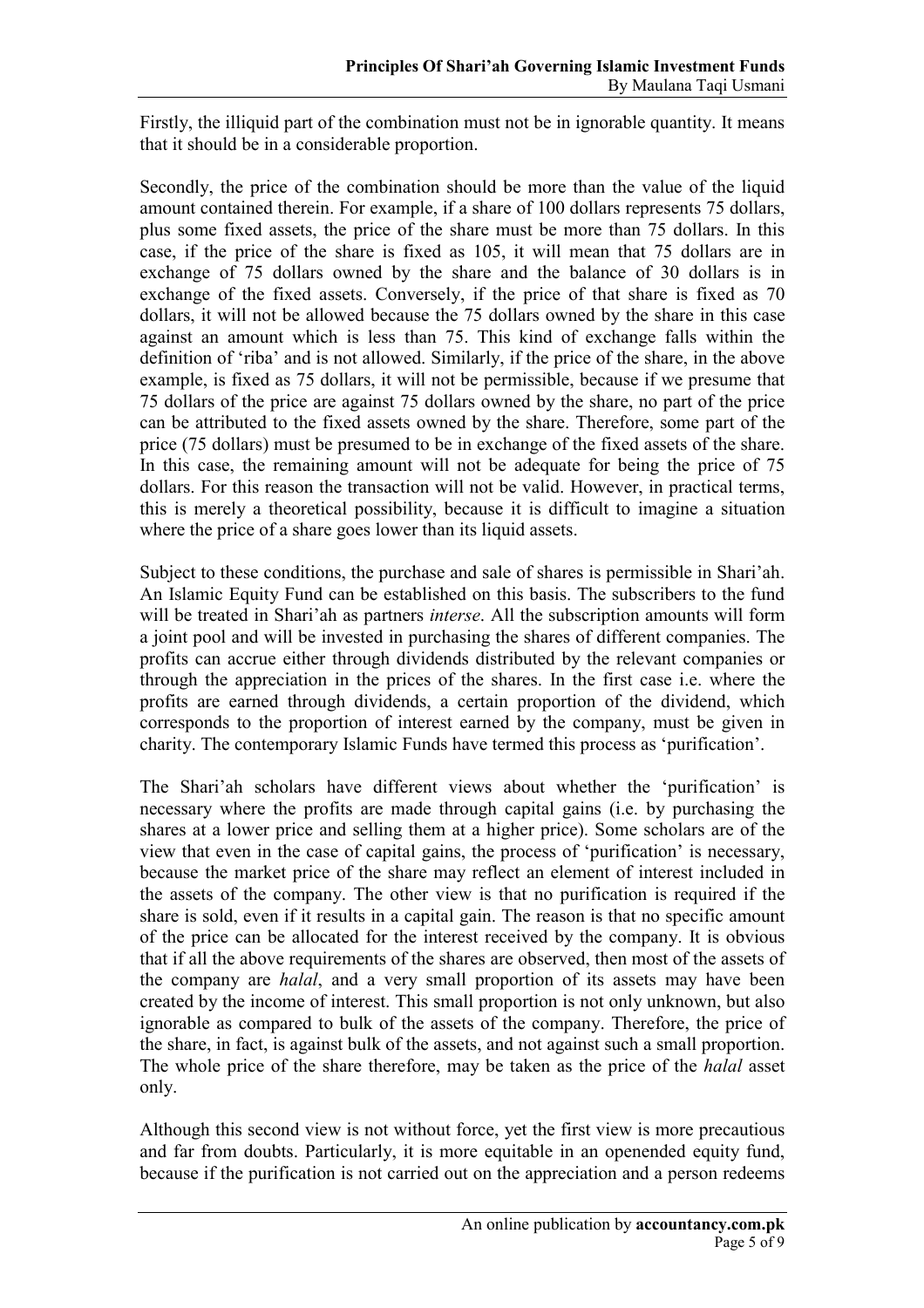his unit of the Fund at a time when no dividend is received by it, no amount of purification will be deducted from its price, even though the price of the unit may have increased due to the appreciation in the prices of the shares held by the fund. Conversely, when a person redeems his units after some dividends have been received in the fund and the amount of purification has been deducted therefrom, reducing the net asset value per unit, he will get a lesser price as compared to the first person.

On the contrary, if purification is carried out both on dividends and on capital gains, all the unit-holders will be treated at par with regard to the deduction of the amounts of purification. Therefore, it is only free from doubts but also more equitable for all the unit-holders to carry out purification in the capital gains also. This purification may be carried out on the basis of an average percentage of the interest earned by the companies included in the portfolio.

The management of the fund may be carried out in two alternative ways. The managers of the Fund may act as *mudaribs* for the subscribers. In this case a certain percentage of the annual profit accrued to the fund may be determined as the reward of the management, meaning thereby that the management will get its share only if the fund has earned some profit. If there is no profit in the fund, the management will deserve nothing. The share of the management will increase with the increase of profits.

The second option for the management is to act as an agent for the subscribers. In this case, the management may be given a pre-agreed fee for its services. This fee may be fixed in a lump sum or as a monthly or annual remuneration. According to the contemporary Shari'ah scholars, the fee can also be based on a percentage of the net asset value of the fund. For example, it may be agreed that the management will get 2% or 3% of the net asset value of the fund at the end of every financial year.

However it is necessary in Shari'ah to determine any one of the aforesaid methods before the launch of the fund. The practical way for this would be to disclose in the prospectus of the fund the basis on which the fees of the management will be paid. It is generally presumed that whoever subscribes to the fund agrees with the terms mentioned in the prospectus. Therefore, the manner of paying the management will be taken as agreed upon by all the subscribers.

## **Ijarah Fund:**

Another type of Islamic Fund may be an *ijarah* fund. *Ijarah* means leasing the detailed rules of which have already been discussed in the third chapter of this book. In this fund the subscription amounts are used to purchase assets like real estate, motor vehicles or other equipments for the purpose of leasing them out to their ultimate users. The ownership of these assets remains with the Fund and the rentals are charged from the users. These rentals are the source of income for the fund which is distributed pro rata to the subscribers. Each subscriber is given a certificate to evidence his proportionate ownership in the leased assets and to ensure his entitlement to the pro rata share in income. These certificates may preferably be called '*sukuk*' –a term recognized in the traditional Islamic jurisprudence. Since these *sukuk* represent the pro rata ownership of their holders in the tangible assets of the fund, and not the liquid amounts or debts, they are fully negotiable and can be sold and purchased in the secondary market. Anyone who purchases these *sukuk* replaces the sellers in the pro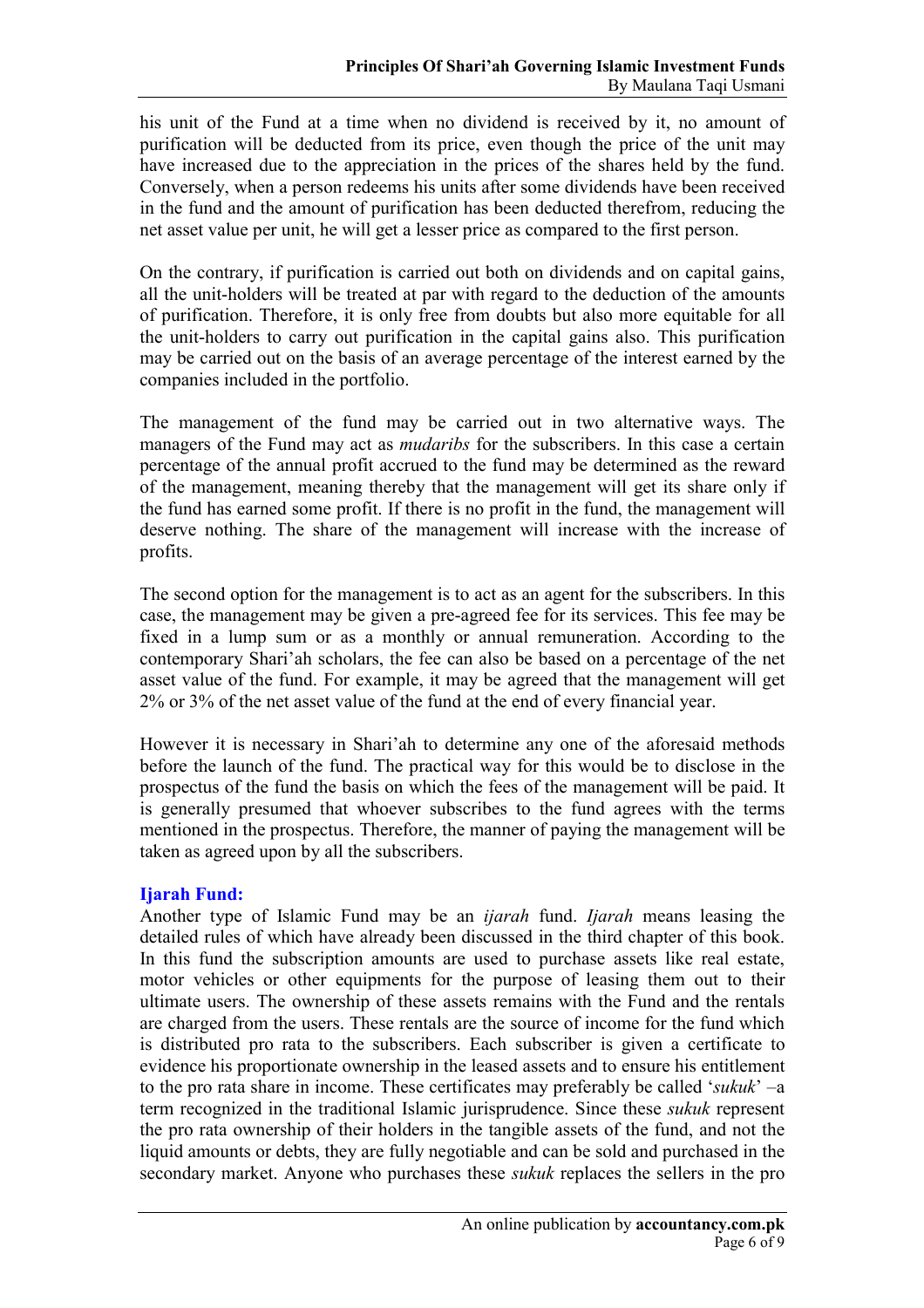rata ownership of the relevant assets and all the rights and obligations of the original subscriber are passed on to him. The price of these *sukuk* will be determined on the basis of market forces, and are normally based on their profitability.

However, it should be kept in mind that the contracts of leasing must conform to the principles of Shari'ah which substantially differ from the terms and conditions used in the agreements of conventional financial leases. The points of difference are explained in detail in the third chapter of this book. However, some basic principles are summarized here:

1. The leased assets must have some usufruct, and the rental must be charged only from that point of time when the usufruct is handed over to the lessee.

2. The leased assets must be of a nature that their *halal* (permissible) use is possible.

3. The lessor must undertake all the responsibilities consequent to the ownership of the assets.

4. The rental must be fixed and known to the parties right at the beginning of the contract.

In this type of the fund the management should act as an agent of the subscribers and should be paid a fee for its services. The management fee may be a fixed amount or a proportion of the rentals received. Most of the Muslim jurists are of the view that such a fund cannot be created on the basis of *mudarabah*, because *mudarabah*, according to them, is restricted to the sale of commodities and does not extend to the business of services and leases. However, in the Hanbali school, *mudarabah* can be effected in services and leases also. This view has been preferred by a number of contemporary scholars.

## **Commodity Fund:**

Another possible type of Islamic Funds may be a commodity fund. In the fund of this type the subscription amounts are used in purchasing different commodities for the purpose of their resale. The profits generated by the sales are the income of the fund which is distributed pro rata among the subscribers.

In order to make this fund acceptable to Shari'ah, it is necessary that all the rules governing the transactions of sale are fully complied with. For example:

1. The commodity must be owned by the seller at the time of the sale, because short sales in which a person sells a commodity before he owns it are not allowed in Shari'ah.

2. Forward sales are not allowed except in the case of *salam* and *istisna*' (For their full details the previous chapter of this book may be consulted)

3. The commodities must be *hala*l. Therefore, it is not allowed to deal in wines, pork or other prohibited materials.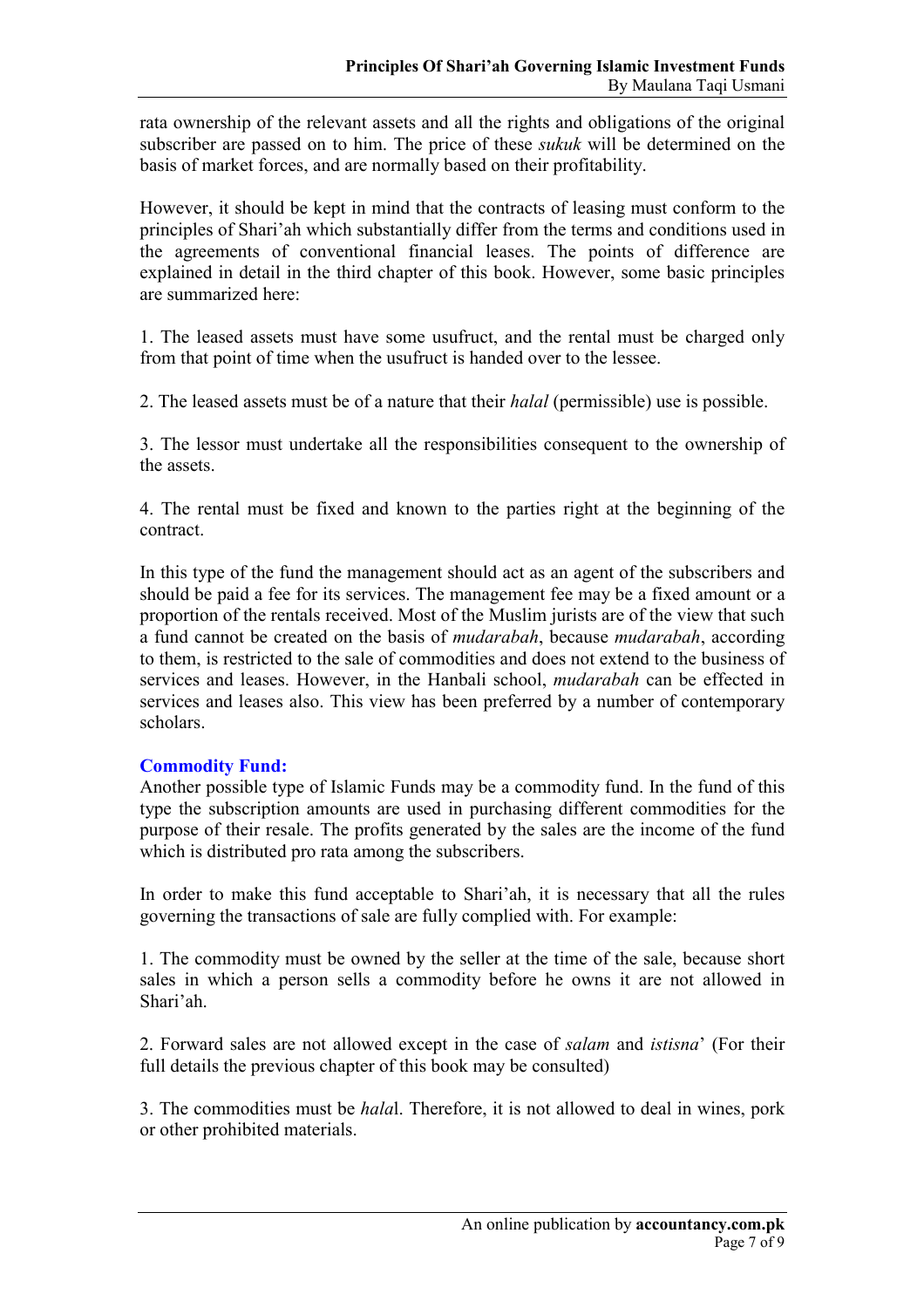4. The seller must have physical or constructive possession over the commodity he wants to sell. (Constructive possession includes any act by which the risk of the commodity is passed on to the purchaser)

5. The price of the commodity must be fixed and known to the parties. Any price which is uncertain or is tied up with an uncertain event renders the sale invalid.

In view of the above and similar other conditions, more fully described in the second chapter of this book, it may easily be understood that the transactions prevalent in the contemporary commodity markets, specially in the features commodity markets do not comply with these conditions. Therefore, an Islamic Commodity Fund cannot enter into such transactions. However, if there are genuine commodity transaction observing all the requirements of Shari'ah, including the above conditions, a commodity fund may well be established. The units of such a fund can also be traded in with the condition that the portfolio owns some commodities at all times.

## **Murabahah Fund:**

'*Murabahah*' is a specific kind of sale where the commodities are sold on a cost-plus basis. This kind of sale has been adopted by the contemporary Islamic banks and financial institutions as a mode of financing. They purchase the commodity for the benefit of their clients, then sell it to them on the basis of deferred payment at an agreed margin of profit added to the cost.

If a fund is created to undertake this kind of sale, it should be a closed-end fund and its units cannot be negotiable in a secondary market. The reason is that in the case of *murabahah,* as undertaken by the present financial institutions, the commodities are sold to the clients immediately after their purchase from the original supplier, while the price being on deferred payment basis becomes a debt payment payable by the client. Therefore, the portfolio of *murabahah* does not own any tangible assets. It comprises either cash or the receivable debts, therefore, the units of the fund represent either the money or the received debts, and both these things are not negotiable, as explained earlier. If they are exchanged for money, it must be at par value.

## **Bai'-al-Dain:**

Here comes the question whether or not *bai'-al-dain* is allowed in Shari'ah. *Dain*  means debt and *Bai* means sale. *Bai'-al-dain*, therefore, connoted the sale of debt. If a person has a debt receivable from a person and he wants to sell it at a discount, as normally happens in the bills of exchange, it is termed in Shari'ah as *Bai'-al-dain*. The traditional Muslim jurists *(fuqaha)* are unanimous on the point that *bai'-al-dain*  with discount is not allowed in Shari'ah. The overwhelming majority of the contemporary Muslim scholars are of the same view. However, some scholars of Malaysia have allowed this kind of sale. They normally refer to the ruling of *Shafi'ite*  school wherein it its held that the sale of the debt is allowed, but they did not pay attention to the fact that the *Shafi'ite* jurists have allowed it only in a case where a debt is sold at its par value.

In fact, the prohibition of *bai'-al-dain* is a logical consequence of the prohibition of 'riba' or interest. A 'debt' receivable in monetary terms corresponds to money, and every transaction where money is exchanged for the same denomination of money,